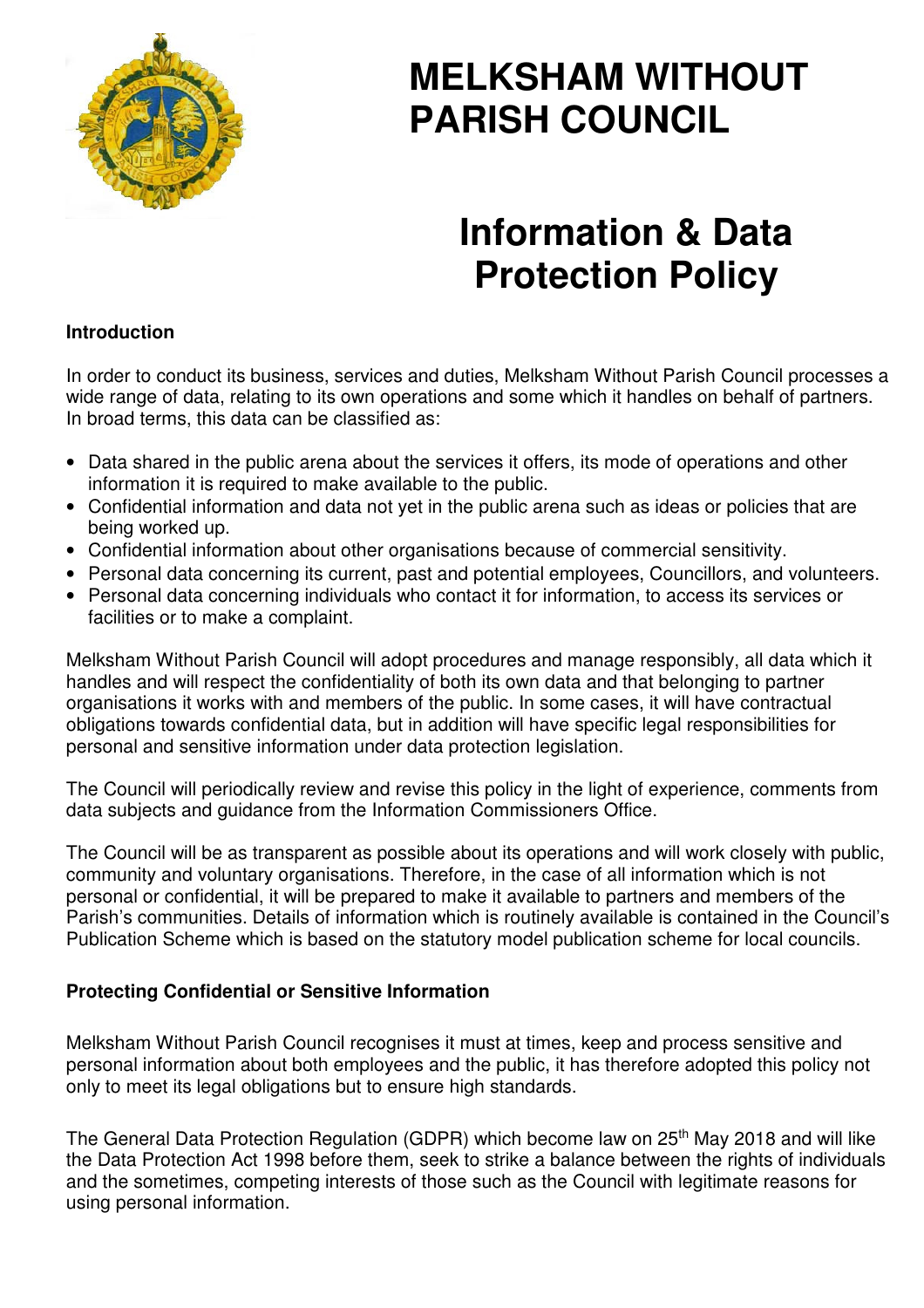# **The policy is based on the premise that Personal Data must be:**

- Processed fairly, lawfully and in a transparent manner in relation to the data subject.
- Collected for specified, explicit and legitimate purposes and not further processed in a manner that is incompatible with those purposes.
- Adequate, relevant and limited to what is necessary in relation to the purposes for which they are processed.
- Accurate and, where necessary, kept up to date.
- Kept in a form that permits identification of data subjects for no longer than is necessary for the purposes for which the personal data are processed.
- Processed in a manner that ensures appropriate security of the personal data including protection against unauthorised or unlawful processing and against accidental loss, destruction or damage, using appropriate technical or organisational measures.

# **Data Protection Terminology**

**Data subject** - means the person whose personal data is being processed. That may be an employee, prospective employee, associate or prospective associate or someone transacting with it in some way, or an employee, Member or volunteer with one of our clients, or persons transacting or contracting with one of our clients when we process data for them.

**Personal data** - means any information relating to a natural person or data subject that can be used directly or indirectly to identify the person.

It can be anything from a name, a photo, and an address, date of birth, an email address, bank details, and posts on social networking sites or a computer IP address.

**Sensitive personal data** - includes information about racial or ethnic origin, political opinions, and religious or other beliefs, trade union membership, medical information, sexual orientation, genetic and biometric data or information related to offences or alleged offences where it is used to uniquely identify an individual.

**Data controller** - means a person who (either alone or jointly or in common with other persons) (e.g. Council, employer, council) determines the purposes for which and the manner in which any personal data is to be processed.

**Data processor** - in relation to personal data, means any person (other than an employee of the data controller) who processes the data on behalf of the data controller.

**Processing information or data** - means obtaining, recording or holding the information or data or carrying out any operation or set of operations on the information or data, including:

• organising, adapting or altering it

• retrieving, consulting or using the information or data

• disclosing the information or data by transmission, dissemination or otherwise making it available

• aligning, combining, blocking, erasing or destroying the information or data regardless of the technology used.

Melksham Without Parish Council processes **personal data** in order to:

- fulfil its duties as an employer by complying with the terms of contracts of employment, safeguarding the employee and maintaining information required by law.
- pursue the legitimate interests of its business and its duties as a public body, by fulfilling contractual terms with other organisations, and maintaining information required by law.
- monitor its activities including the equality and diversity of its activities
- fulfil its duties in operating the business premises including security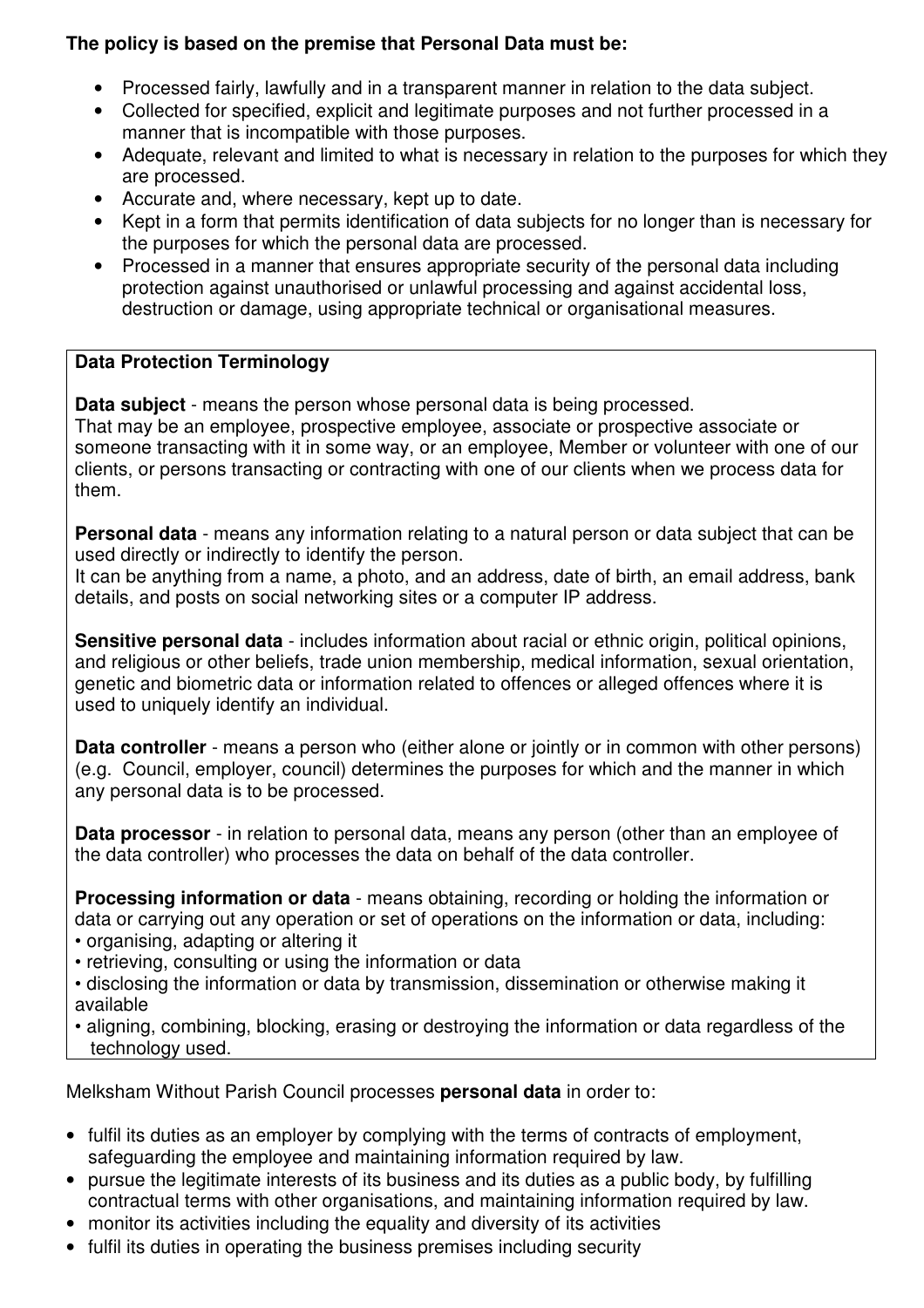- assist regulatory and law enforcement agencies
- process information including the recording and updating details about its Councillors, employees, partners and volunteers.
- process information including the recording and updating details about individuals who contact it for information, or to access a service, or make a complaint.
- undertake surveys, censuses and questionnaires to fulfil the objectives and purposes of the Council.
- undertake research, audit and quality improvement work to fulfil its objects and purposes.
- carry out Council administration.

Where appropriate and governed by necessary safeguards we will carry out the above processing jointly with other appropriate bodies from time to time.

# **The Council will ensure that at least one of the following conditions is met for personal information to be considered fairly processed:**

- The individual has consented to the processing
- Processing is necessary for the performance of a contract or agreement with the individual
- Processing is required under a legal obligation
- Processing is necessary to protect the vital interests of the individual
- Processing is necessary to carry out public functions
- Processing is necessary in order to pursue the legitimate interests of the data controller or third parties.

Particular attention is paid to the processing of any **sensitive personal information** and the Council will ensure that at least one of the following conditions is met:

- Explicit consent of the individual
- Required by law to process the data for employment purposes
- A requirement in order to protect the vital interests of the individual or another person

# **Who is responsible for protecting a person's personal data?**

The Council as a corporate body has ultimate responsibility for ensuring compliance with the Data Protection legislation. The Council has delegated this responsibility day to day to the Clerk.

- Email: **clerk@melkshamwithout.co.uk**
- Phone: **01228 705700**
- Correspondence: **Melksham Without Parish Council, First Floor, Crown Chambers, 7 Market Place, Melksham, Wiltshire, SN12 6ES**

The Council has also appointed an external Data Protection Officer to ensure compliance with Data Protection legislation who may be contacted at: **IAC Audit & Consultancy Ltd (dpo@audit-iac.com)**

# **Diversity Monitoring**

Council monitors the diversity of its employees, and Councillors, in order to ensure that there is no inappropriate or unlawful discrimination in the way it conducts its activities. It undertakes similar data handling in respect of prospective employees. This data will always be treated as confidential. It will only be accessed by authorised individuals within the Council and will not be disclosed to any other bodies or individuals. Diversity information will never be used as selection criteria and will not be made available to others involved in the recruitment process. Anonymised data derived from diversity monitoring will be used for monitoring purposes and may be published and passed to other bodies.

The Council will always give guidance on personnel data to employees, councillors, partners and volunteers through a Privacy Notice and ensure that individuals on whom personal information is kept are aware of their rights and have easy access to that information on request.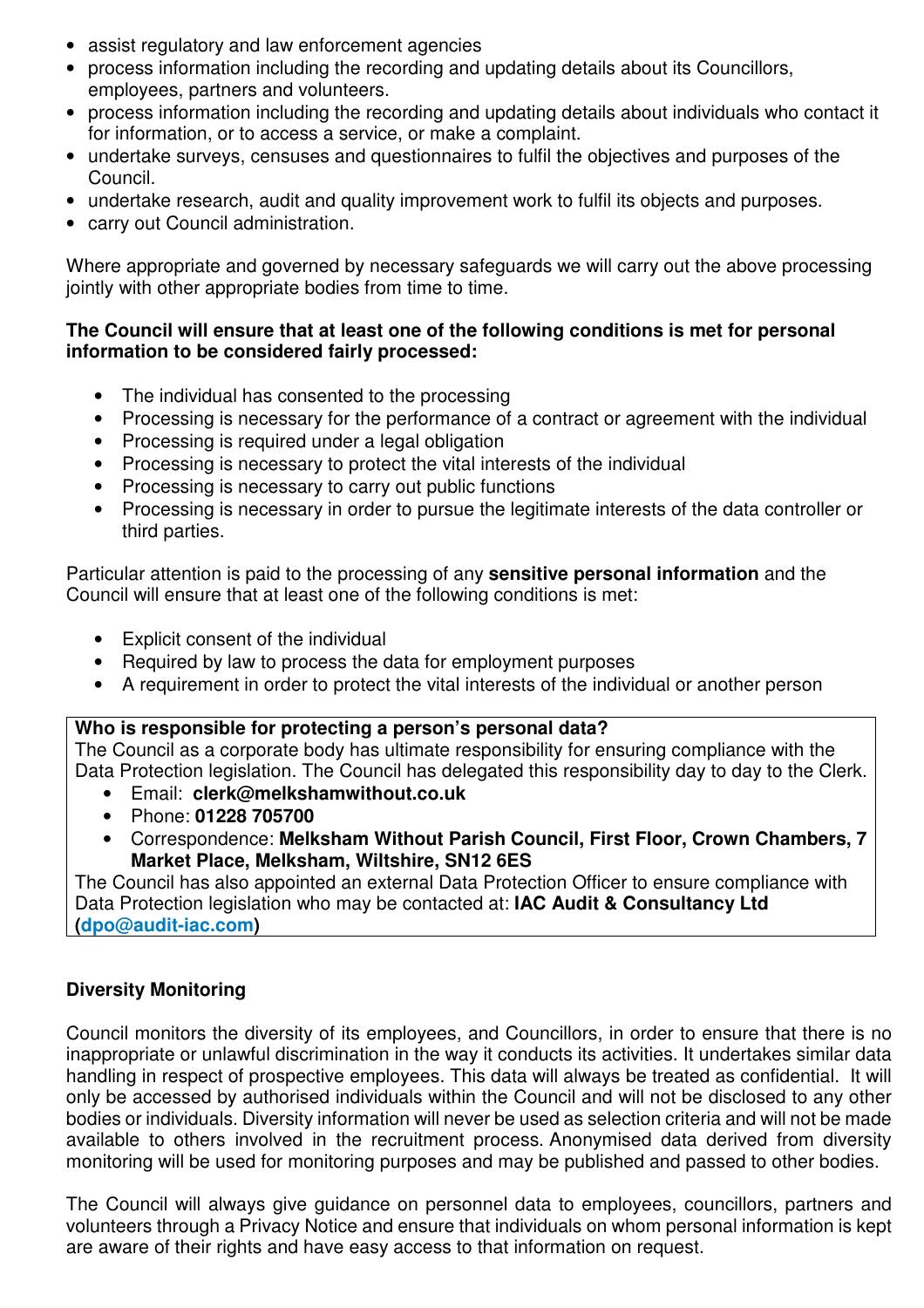Appropriate technical and organisational measures will be taken against unauthorised or unlawful processing of personal data and against accidental loss or destruction of, or damage to, personal data.

Personal data shall not be transferred to a country or territory outside the European Economic Areas unless that country or territory ensures an adequate level of protection for the rights and freedoms of data subjects in relation to the processing of personal data.

#### **Information provided to us**

The information provided (personal information such as name, address, email address, phone number) will be processed and stored so that it is possible for us to contact, respond to or conduct the transaction requested by the individual. By transacting with Melksham Without Parish Council, individuals are deemed to be giving consent for their personal data provided to be used and transferred in accordance with this policy, however where ever possible specific written consent will be sought. It is the responsibility of those individuals to ensure that the Council is able to keep their personal data accurate and up-to-date. The personal information will be not shared or provided to any other third party or be used for any purpose other than that for which it was provided.

# **The Councils Right to Process Information**

- General Data Protection Regulations (and Data Protection Act) Article 6 (1) (a) (b) and (e)
- Processing is with consent of the data subject, or
- Processing is necessary for compliance with a legal obligation.
- Processing is necessary for the legitimate interests of the Council.

# **Information Security**

The Council cares to ensure the security of personal data. We make sure that your information is protected from unauthorised access, loss, manipulation, falsification, destruction or unauthorised disclosure. This is done through appropriate technical measures and appropriate policies.

We will only keep your data for the purpose it was collected for and only for as long as is necessary, after which it will be deleted.

# **Children**

We will not process any data relating to a child (under 13) without the express parental/ guardian consent of the child concerned.

# **Rights of a Data Subject**

**Access to Information:** an individual has the right to request access to the information we have on them. They can do this by contacting our Clerk or Data Protection Officer:

**Information Correction:** If they believe that the information we have about them is incorrect, they may contact us so that we can update it and keep their data accurate. Please contact the Clerk.

**Information Deletion:** If the individual wishes the Council to delete the information about them, they can do so by contacting the Clerk.

**Right to Object:** If an individual believes their data is not being processed for the purpose it has been collected for, they may object by contacting the Clerk or Data Protection Officer.

The Council does not use automated decision making or profiling of individual personal data.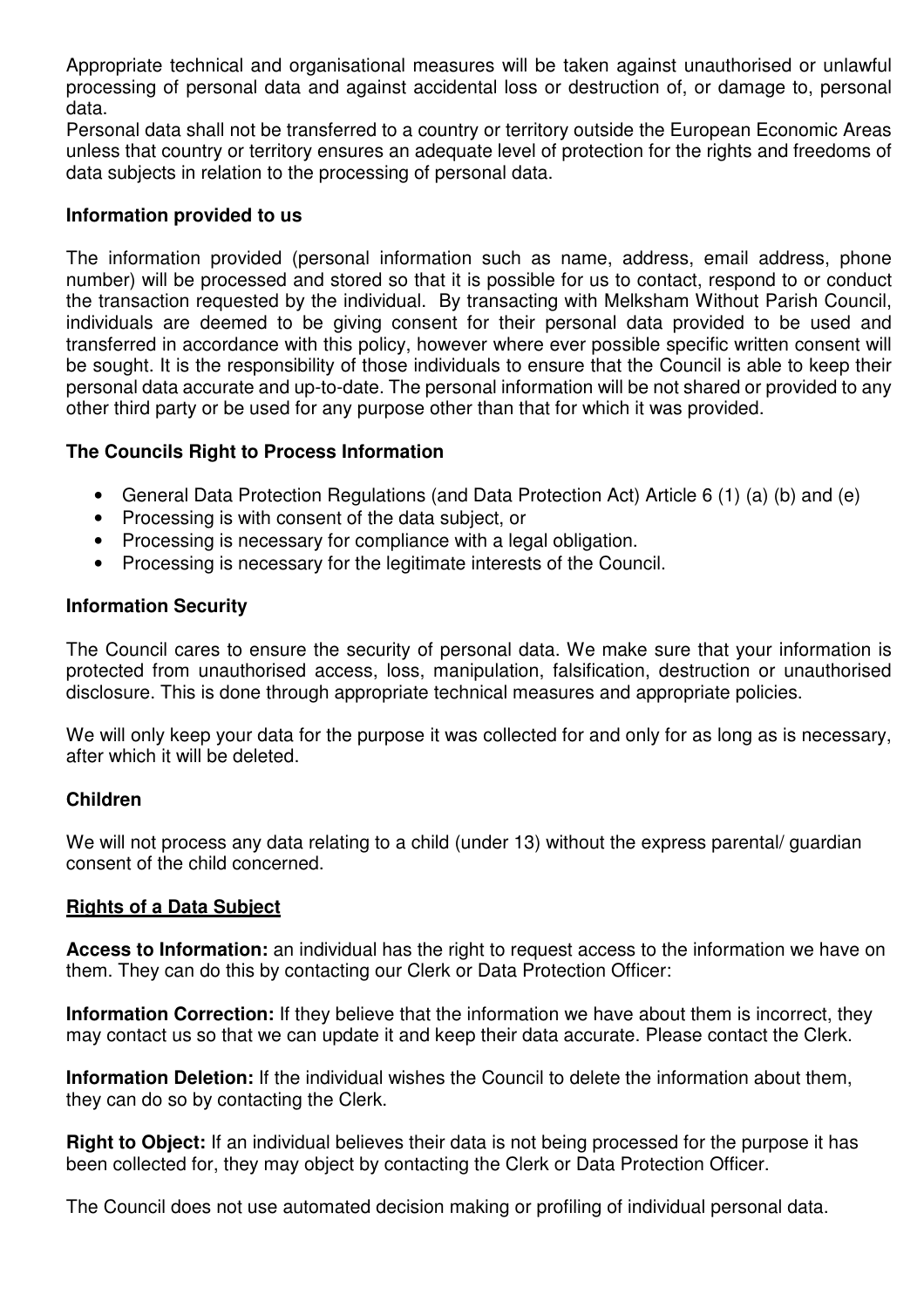**Complaints:** If an individual has a complaint regarding the way their personal data has been processed, they may make a complaint to the Clerk, Data Protection Officer or the Information Commissioners Office **casework@ico.org.uk** Tel: 0303 123 1113.

The Council will always give guidance on personnel data to employees through the Employee handbook.

The Council will ensure that individuals on whom personal information is kept are aware of their rights and have easy access to that information on request.

#### **Making Information Available**

The Publication Scheme is a means by which the Council can make a significant amount of information available routinely, without waiting for someone to specifically request it. The scheme is intended to encourage local people to take an interest in the work of the Council and its role within the community.

In accordance with the provisions of the Freedom of Information Act 2000, this Scheme specifies the classes of information which the Council publishes or intends to publish. It is supplemented with an Information Guide which will give greater detail of what the Council will make available and hopefully make it easier for people to access it.

All formal meetings of Council and its committees are subject to statutory notice being given on notice boards and the Website. The Council publishes an annual programme in May each year. All formal meetings are open to the public and press and reports to those meetings and relevant background papers are available for the public to see. The Council welcomes public participation and has a public participation session on each Council and committee meeting. Details can be seen in the Council's Standing Orders, which are available on its Website or at its Offices.

Occasionally, Council or committees may need to consider matters in private. Examples of this are matters involving personal details of staff, or a particular member of the public, or where details of commercial/contractual sensitivity are to be discussed. This will only happen after a formal resolution has been passed to exclude the press and public and reasons for the decision are stated. Minutes from all formal meetings, including the confidential parts are public documents.

The Openness of Local Government Bodies Regulations 2014 requires written records to be made of certain decisions taken by officers under delegated powers. These are not routine operational and administrative decisions such as giving instructions to the workforce or paying an invoice approved by Council, but would include urgent action taken after consultation with the Chairman, such as responding to a planning application in advance of Council. In other words, decisions which would have been made by Council or committee had the delegation not been in place.

The 2014 Regulations also amend the Public Bodies (Admission to Meetings) Act 1960 to allow the public or press to film, photograph or make an audio recording of council and committee meetings normally open to the public. The Council will where possible facilitate such recording unless it is being disruptive. It will also take steps to ensure that children, the vulnerable and members of the public who object to being filmed are protected without undermining the broader purpose of the meeting.

The Council will be pleased to make special arrangements on request for persons who do not have English as their first language or those with hearing or sight difficulties.

# **Disclosure Information**

The Council will as necessary undertake checks on both staff and Members with the the Disclosure and Barring Service and will comply with their Code of Conduct relating to the secure storage, handling, use, retention and disposal of Disclosures and Disclosure Information. It will include an appropriate operating procedure in its integrated quality management system.